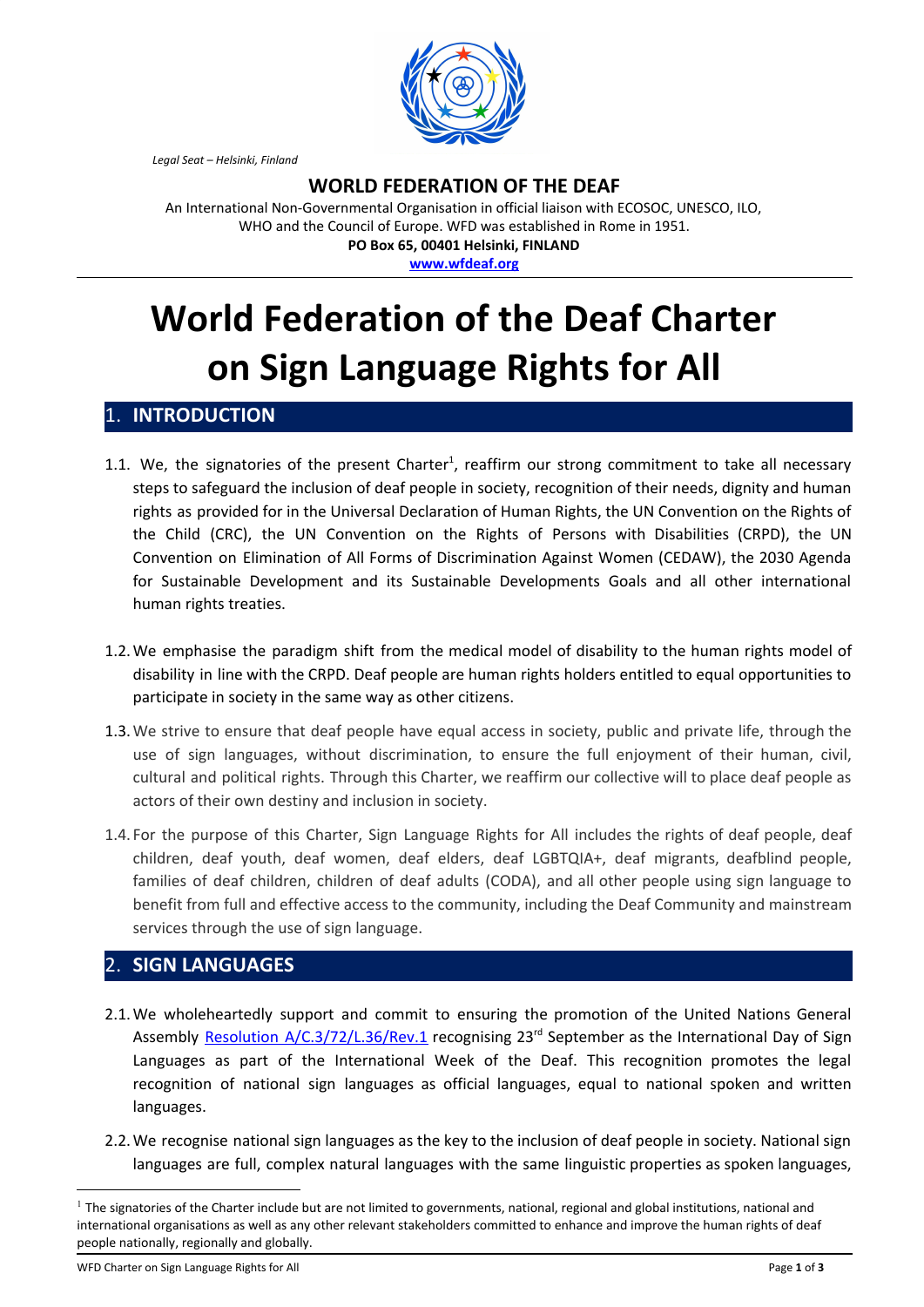including phonetic, phonemic, syllabic, morphological, syntactic, discourse, and pragmatic levels of organisation. They are the mother tongue and the natural languages of deaf children. They are the vector of the inclusion of deaf children both in deaf communities and in society, fostering the building of their own identities and communities.

- 2.3.We acknowledge that deaf communities are part of a unique intersectionality of rights, belonging to both linguistic and cultural groups, and the disability movement. Deaf people have their own identity, mainly tied to national sign languages and social connections built on the shared experience of the use of these languages. Sign language and deaf culture strengthens multilingualism and are means of promoting, protecting and preserving the diversity of languages and cultures globally. Deaf people are found among all cultural, linguistic, and ethnic minorities and the deaf community is a diverse and intersectional community.
- 2.4.We deplore and profoundly regret the 2nd International Conference on Education of the Deaf in 1880, in Milan, Italy, which passed a resolution banning the use of sign languages in the education of deaf children, which had widespread and long-lasting repercussions for the language and linguistic rights of deaf communities worldwide. Consequently, deaf people were denied their most fundamental human right, their use of sign language.
- 2.5.We applaud the resolution from the 21st International Conference on Education of the Deaf in 2010 in Vancouver, Canada, rejecting Milan resolutions. History must not be forgotten in order to ensure that deaf people's right to use sign language is respected and promoted in all areas of life.
- 2.6.We commit to establishing sign language research centres and including deaf studies programs in universities and other institutions of learning.

# 3. **INCLUSIVE SIGN LANGUAGE ENVIRONMENTS**

- 3.1.We emphasise quality inclusive education for deaf children which can only be achieved through the provision of bilingual education in the national sign language and national written language. Bilingual schools must follow the official national educational curriculum and include the teaching of sign languages and deaf culture. Teachers must master sign language with native-level fluency and deaf children must be surrounded by their signing peers and deaf adult role models.
- 3.2.We reinforce the importance of providing government funded sign language training to families of deaf children. Sign languages are the only languages that deaf children can learn naturally and effortlessly for which reason families must be supported in the learning of these languages to communicate with their deaf children. The acquisition of a language from an early age is crucial to develop literacy and the cognitive capacities of children and in the case of deaf children, this is sign language.
- 3.3.We highlight the necessity of providing sign language training to the wide range of persons who may directly interact with deaf people. Those persons include but are not limited to health workers, social workers, employers, citizens, teachers and civil servants.
- 3.4.We encourage the development of Information, Communication and Technology as a means of accessibility and the availability of relay services that include video relay to facilitate the participation of deaf people in society. Signing avatars may be used in limited situations such as pre-recorded static customer information but must not replace professional and qualified sign languages interpreters and translators.

# 4. **EQUAL OPPORTUNITIES FOR ALL DEAF PEOPLE**

4.1.We commit to promoting the inclusion of deaf people in society through employment. Employment of deaf people is a cornerstone of implementing the social model highlighted in the Sustainable Development Goals and the CRPD. Deaf people must be given the opportunity to thrive in an accessible and inclusive working environment, which is possible through sign languages to reach their full